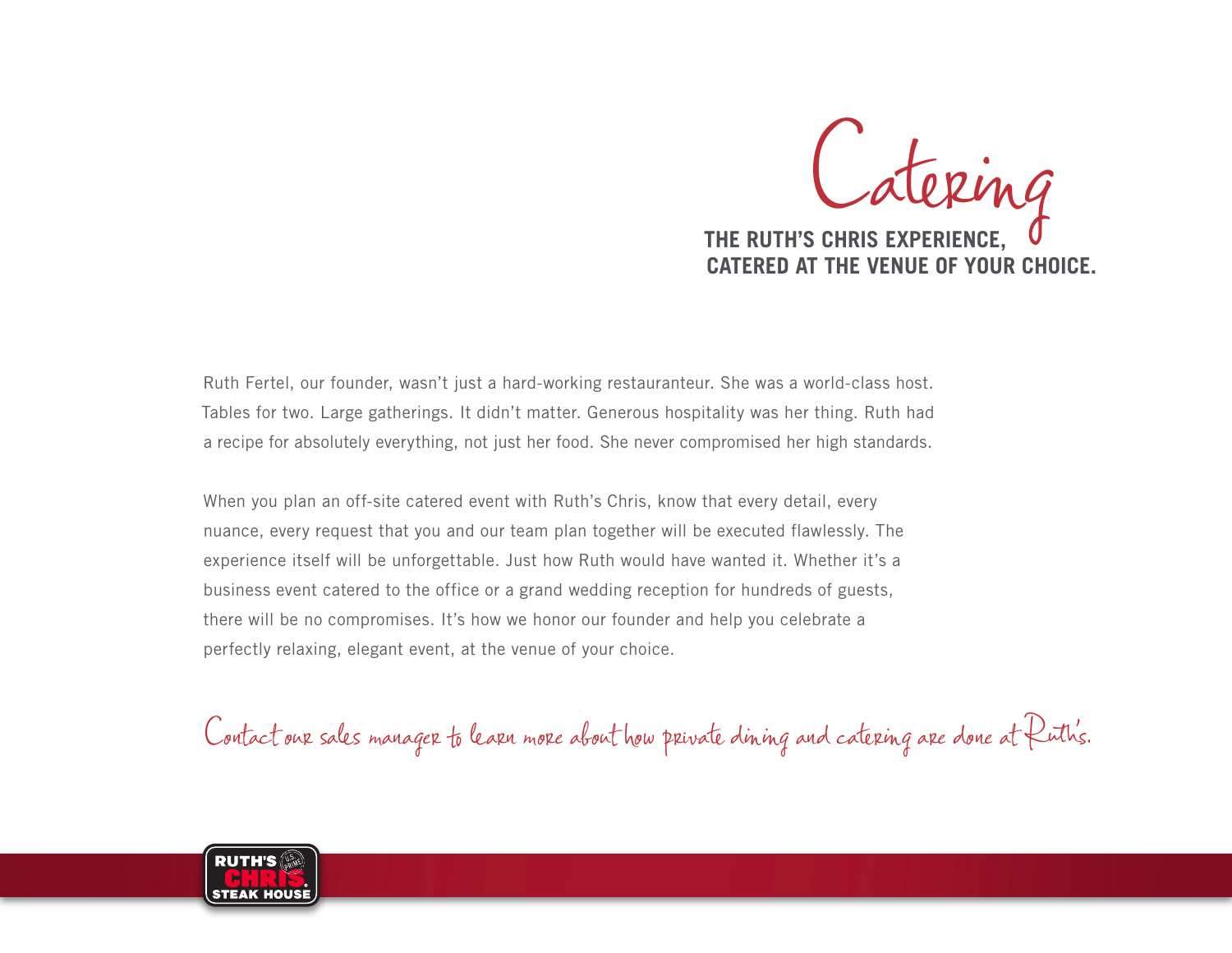## **INTRODUCING RUTH'S CATERING**

Thank you for considering Ruth's Chris for your upcoming event. Whether intimate or for hundreds of guests, business or pleasure, our dedicated events team will work tirelessly to provide a flawless Ruth's Chris experience, off-site at the venue of your choice.

### **WHAT'S INCLUDED?**

Catering menus include all basic food and service items required for events lasting up to four hours. Venues requiring additional equipment (for instance: grill, stove, fryer) may incur additional costs for equipment rentals. Final cost will be provided pending a venue walk-through with a Ruth's Chris manager.

#### **CULINARY**

Our catering menus are designed with the potential off-site location, time frame and event style in mind. Whether it is a cocktail reception, full-service buffet or formal plated experience, we promise to deliver the same trusted quality that is expected when you dine at our restaurants. Don't see what you're looking for in our preset catering menus? Please contact your local sales manager to discuss creating the perfect menu that meets both your wants and your needs alike.

### **BEVERAGE**

From non-alcoholic options to full-service bar, our team will ensure that your beverage selections perfectly complement your event. Legal requirements vary; please confirm with your local sales manager.

### **SERVICE**

Your dedicated sales manager will work to orchestrate every aspect of your occasion alongside our executive chefs and service team. We adhere to the highest standards of service and focus our attention to every last detail.

### **EVENT DURATION**

Our catering menus are designed for events lasting up to four hours. Longer events will incur additional costs for the hours of service provided as well as extension of food and beverage service.

### **SPECIALTY ITEMS**

Your local sales manager will assist in coordinating the rental of any additional items preferred to make your event shine. Cost and availability of specialty items vary; please discuss with your local sales manager.

# **DELIVERY & PICKUP ORDERS**

Delivery orders are subject to local sales tax, 3% administration fee, and suggested 17% gratuity. Minimum delivery fee may apply. Pickup orders are subject to local sales tax and 3% administration fee.

### **PAYMENT**

A 50% deposit is due upon signature of the catering event policy agreement. Final payment for non-wedding events is due the day of the event. Final payment for wedding events must be paid in full two weeks prior to the event. All payments must be made by American Express, Diners Club, MasterCard, Visa, Discover, certified check, corporate check, money order or cash. Personal checks are not accepted.

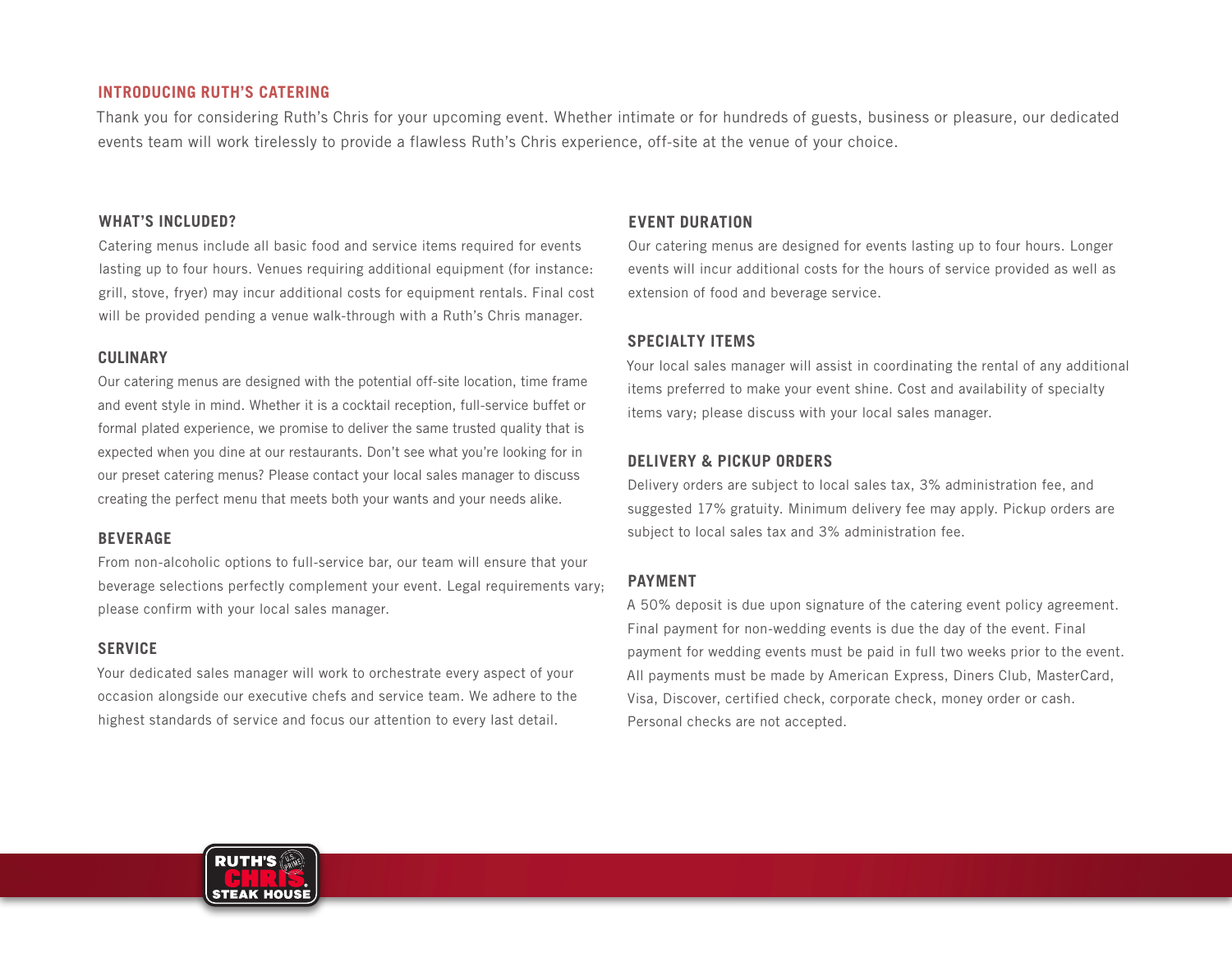

# **BUFFET DROP-OFF** \$50 PER PERSON

Need a hand setting up? Our dedicated team member will put together your buffet perfectly. And when the party is over, our premium disposable service ware makes cleanup a breeze.

Starter

RUTH'S STEAK HOUSE SALAD *Served with choice of dressings on the side*

Entrée Choices

*(Please choose three)* PETITE FILET\* tender corn-fed Midwestern beef, 4 oz cut

STUFFED CHICKEN BREAST oven-roasted free-range chicken breast, garlic herb cheese, lemon butter

SIZZLING BLUE CRAB CAKE jumbo lump crab cakes with lemon butter

SALMON hand-cut, featuring one of our signature preparations

*Vegetarian Option Available Upon Request* ROASTED VEGETABLE NAPOLEON OR MARKET VEGETABLE LINGUINE

Accompaniments

*(Please choose two)*

CREAMED SPINACH • MASHED POTATOES • GRILLED ASPARAGUS • LYONNAISE FINGERLING POTATOES

Dessert

SEASONAL MINI DESSERT

BEVERAGES | \$3 PER PERSON ASSORTMENT OF CANNED SODAS, ICED TEAS & BOTTLED SPRING WATER

Menu designed as drop-off only; full service available for additional fee. Pricing based on a minimum of 20 guests; larger groups may be subject to additional fees. All items subject to availability; please confirm with your local sales manager. Please add applicable sales tax plus 3% administrative fee. Order minimum or delivery fee may apply.

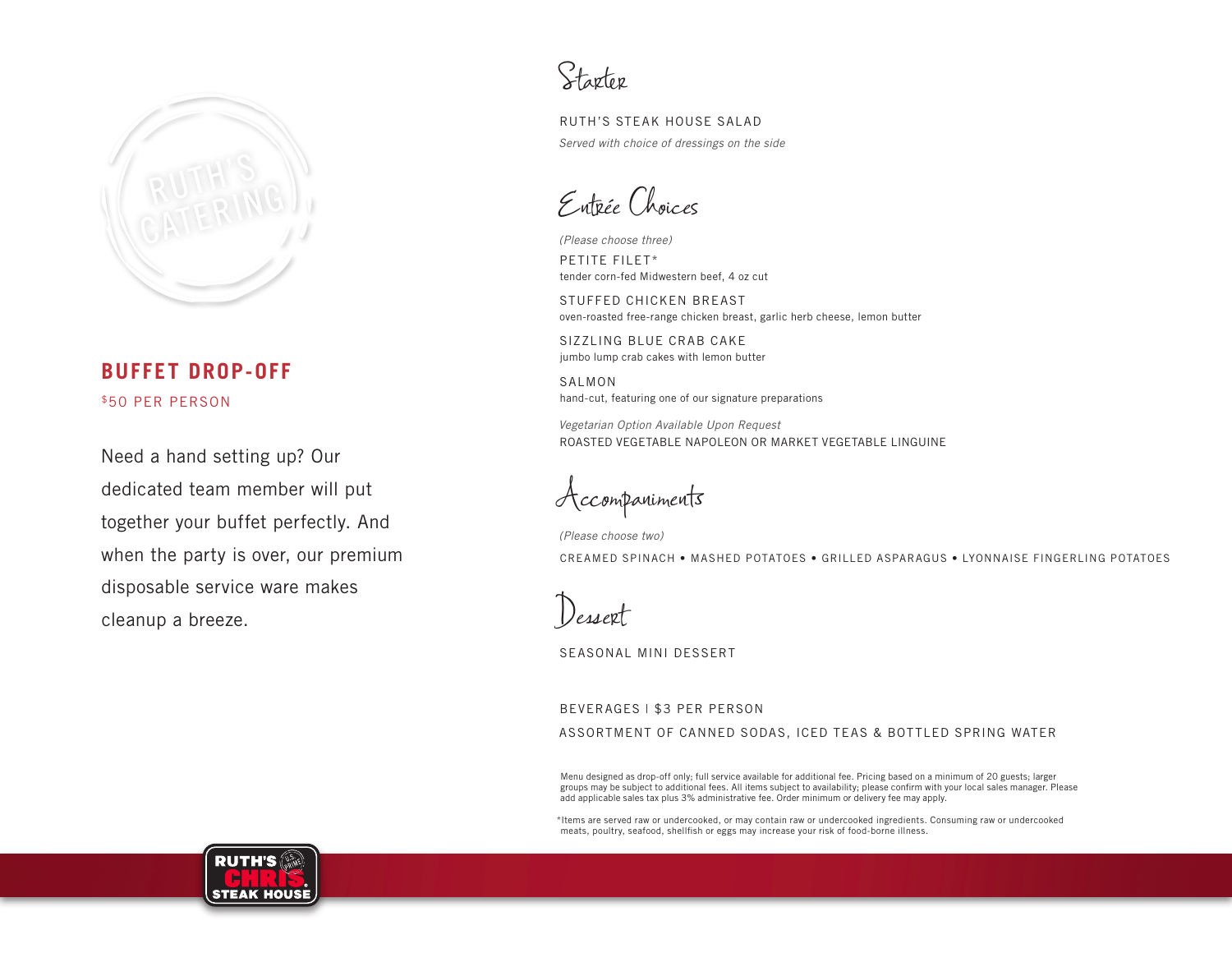

# **FULL-SERVICE BUFFET OPTION A**  \$65 PER PERSON

The full-service buffet menu accommodates a variety of event types as well as price points. Our menu selections are designed to create a beautiful display as well as please the most discerning palate.

Starter

*(Please choose one)*

RUTH'S STEAK HOUSE SALAD CAESAR SALAD\*

Entrée Choices

*(Please choose two)*

PETITE FILET\* tender corn-fed Midwestern beef, 4 oz cut

STUFFED CHICKEN BREAST oven-roasted free-range chicken breast, garlic herb cheese, lemon butter

SIZZLING BLUE CRAB CAKE jumbo lump crab cakes with lemon butter

*Vegetarian Option Available Upon Request* ROASTED VEGETABLE NAPOLEON OR MARKET VEGETABLE LINGUINE

Accompaniments

*(Please choose two)* MASHED POTATOES • CREAMED SPINACH • GRILLED ASPARAGUS

Dessert *(Please choose one)*

CHEESECAKE WITH FRESH BERRIES CHEF'S CHOCOLATE SELECTION

Available for off-site events only. Pricing based on minimum of 20 guests; larger groups may be subject to additional fees. Equipment Rental Fees determined based on venue walk-through. All items subject to availability; please confirm with your local sales manager. Please add applicable sales tax, 3% administration fee and suggested 17% gratuity.

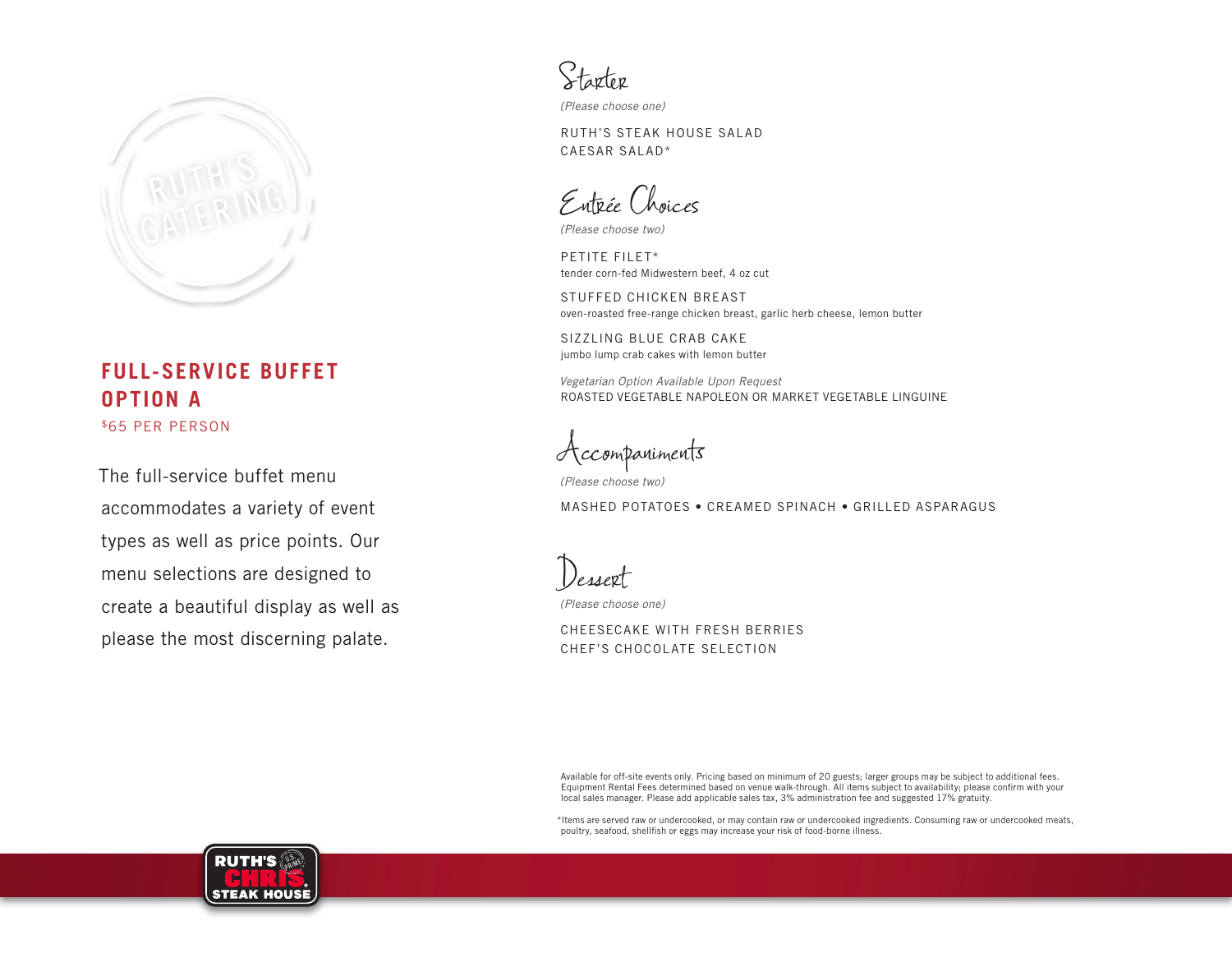

# \$75 PER PERSON **FULL-SERVICE BUFFET OPTION B**

The full-service buffet menu accommodates a variety of event types as well as price points. Our menu selections are designed to create a beautiful display as well as please the most discerning palate.

Reception

*(Please choose one)* ARTISANAL FRUIT & CHEESE DISPLAY MEDITERRANEAN ROASTED VEGETABLES & DIPS

# Starter

*(Please choose one)* RUTH'S STEAK HOUSE SALAD CAESAR SALAD\*

Entrée Choices

*(Please choose two)* PETITE FILET\* tender corn-fed Midwestern beef, 4 oz cut

STUFFED CHICKEN BREAST oven-roasted free-range chicken breast, garlic herb cheese, lemon butter

SALMON hand-cut, featuring one of our signature preparations

*Vegetarian Option Available Upon Request* ROASTED VEGETABLE NAPOLEON OR MARKET VEGETABLE LINGUINE

ccompaniments

*(Please choose two)* LYONNAISE FINGERLING POTATOES • BROCCOLI AU GRATIN GREEN BEANS • MASHED POTATOES • CREAMED SPINACH

Dessert

*(Please choose two)* FRESH BERRIES WITH SWEET CREAM CHEF'S CHOCOLATE SELECTION CHEESECAKE WITH FRESH BERRIES

Available for off-site events only. Pricing based on minimum of 20 guests; larger groups may be subject to additional fees. Equipment Rental Fees determined based on venue walk-through. All items subject to availability; please confirm with your local sales manager. Please add applicable sales tax, 3% administration fee and suggested 17% gratuity.

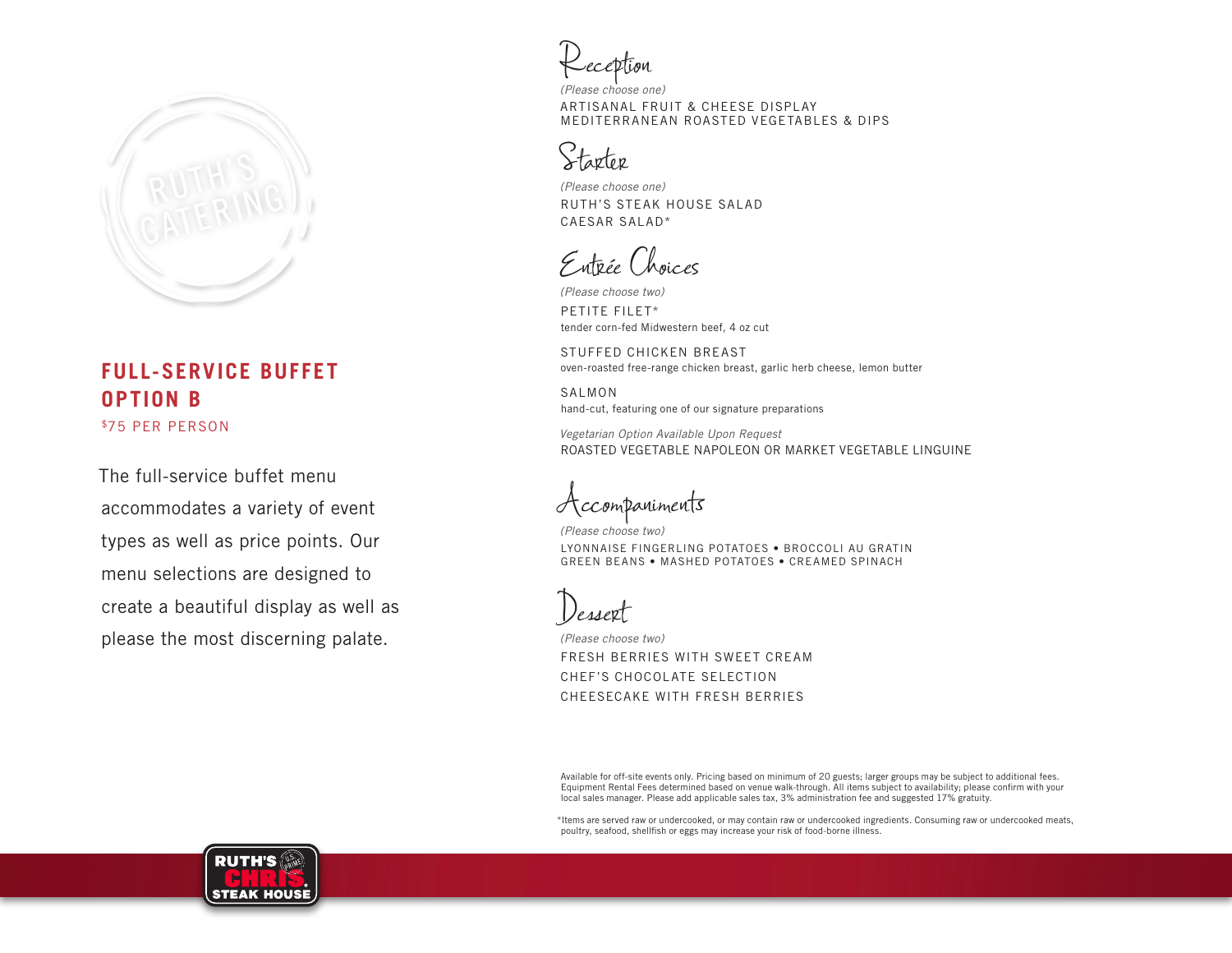

# \$90 PER PERSON **FULL-SERVICE BUFFET OPTION C**

The full-service buffet menu accommodates a variety of event types as well as price points. Our menu selections are designed to create a beautiful display as well as please the most discerning palate.

Reception

*(Please choose one)* ARTISANAL FRUIT & CHEESE DISPLAY MEDITERRANEAN ROASTED VEGETABLES & DIPS

Appetizers

*(Please choose one)* SEARED AHI TUNA\* • VEAL RAVIOLI

Starter

*(Please choose one)* RUTH'S STEAK HOUSE SALAD • CAESAR SALAD\* • HARVEST SALAD

Entrée Choices

*(Please choose three)* PETITE FILET\*

tender corn-fed Midwestern beef, 6 oz cut

STUFFED CHICKEN BREAST oven roasted free-range chicken breast, garlic herb cheese, lemon butter

CHILEAN SEA BASS hand-cut featuring one of our signature preparations

SIZZLING BLUE CRAB CAKE jumbo lump crab cakes with lemon butter

*Vegetarian selection available upon request* ROASTED VEGETABLE NAPOLEON OR MARKET VEGETABLE LINGUINE

Accompaniments

*(Please choose two)* SWEET POTATO CASSEROLE • BRUSSELS SPROUTS • GRILLED ASPARAGUS • MASHED POTATOES • CREAMED SPINACH

Dessert

*(Please choose two)* FRESH BERRIES WITH SWEET CREAM CHEESECAKE WITH FRESH BERRIES CHEF'S CHOCOLATE SELECTION CHEF'S SEASONAL SELECTION

Available for off-site events only. Pricing based on minimum of 20 guests; larger groups may be subject to additional fees. Equipment Rental Fees determined based on venue walk-through. All items subject to availability; please confirm with your local sales manager. Please add applicable sales tax, 3% administration fee and suggested 17% gratuity.

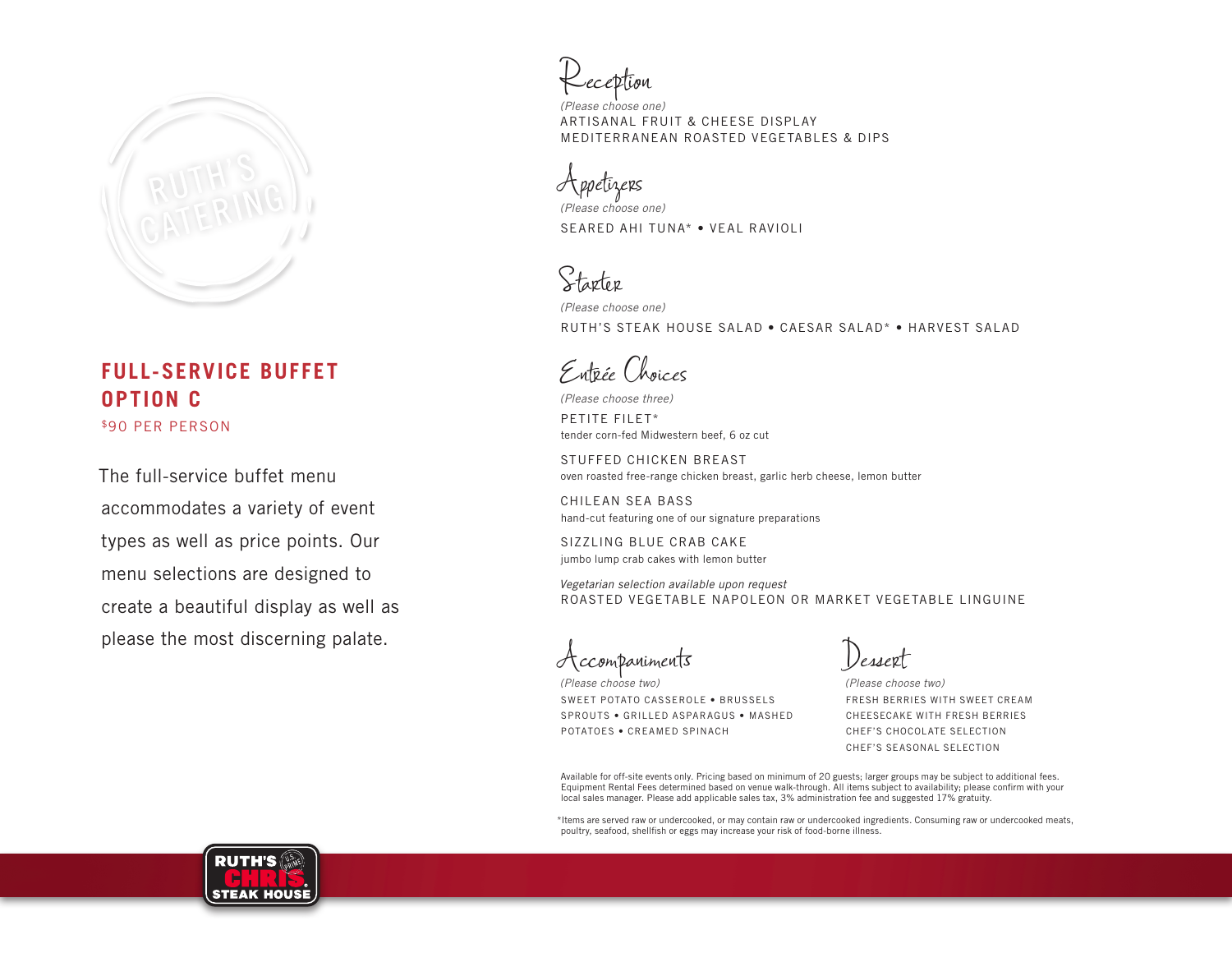

# **PLATED EXPERIENCE** \$100 PER PERSON

Our plated menu allows for an elegant seated dining experience featuring Ruth's Chris specialties on an exquisitely composed plate. Host will provide guest entrée preference to Ruth's Chris Team as well as place card indicators for service at the event.

Starter

*(Please choose one)* STEAK HOUSE SALAD • HARVEST SALAD • CAESAR SALAD\*

Entrée Choices

*(Please choose one of the following entrée options)*

*Please choose one of the following entrée pairings to be served per guest.*

6 OZ FILET\* & SHRIMP • 6 OZ FILET\* & CRAB CAKE 6 OZ FILET\* & ½ STUFFED CHICKEN

#### **-OR-**

Please choose two of the following entrée selections. Host to provide each guest's entrée choice to Ruth's two weeks prior to event date. Place cards to be provided by host to designate guest entrée selections at event

8 OZ FILET\* • 12 OZ RIBEYE\* • 16 OZ NY STRIP\* MARKET FRESH FISH • STUFFED CHICKEN BREAST • CRAB CAKES

#### **ACCOMPANIMENTS**

(Please choose two) MASHED POTATOES • LYONNAISE FINGERLING POTATOES FIRE-ROASTED CORN • GRILLED ASPARAGUS

> **DESSERT** SEASONAL MINI DESSERT DUO

#### **MENU ADD-ONS**

(Additional charges apply)

**DISPLAYS** ARTISANAL FRUIT & CHEESE DISPLAY MEDITERRANEAN VEGETABLE DISPLAY

SMOKED SALMON DISPLAY

**APPETIZERS** SEARED AHI TUNA\* SHRIMP COCKTAIL CAPRESE SKEWERS SWEET POTATO CANAPÉS CHIPOTLE CHICKEN TOSTADA SMOKEY CHICKEN SKEWERS

**ENTRÉE COMPLEMENTS**  6 LARGE SHRIMP

> LOBSTER TAIL OSCAR STYLE

Available for off-site events only. Pricing based on minimum of 20 guests; larger groups may be subject to additional fees. Equipment Rental Fees determined based on venue walk-through. All items subject to availability; please confirm with your local sales manager. Please add applicable sales tax, 3% administration fee and suggested 17% gratuity.

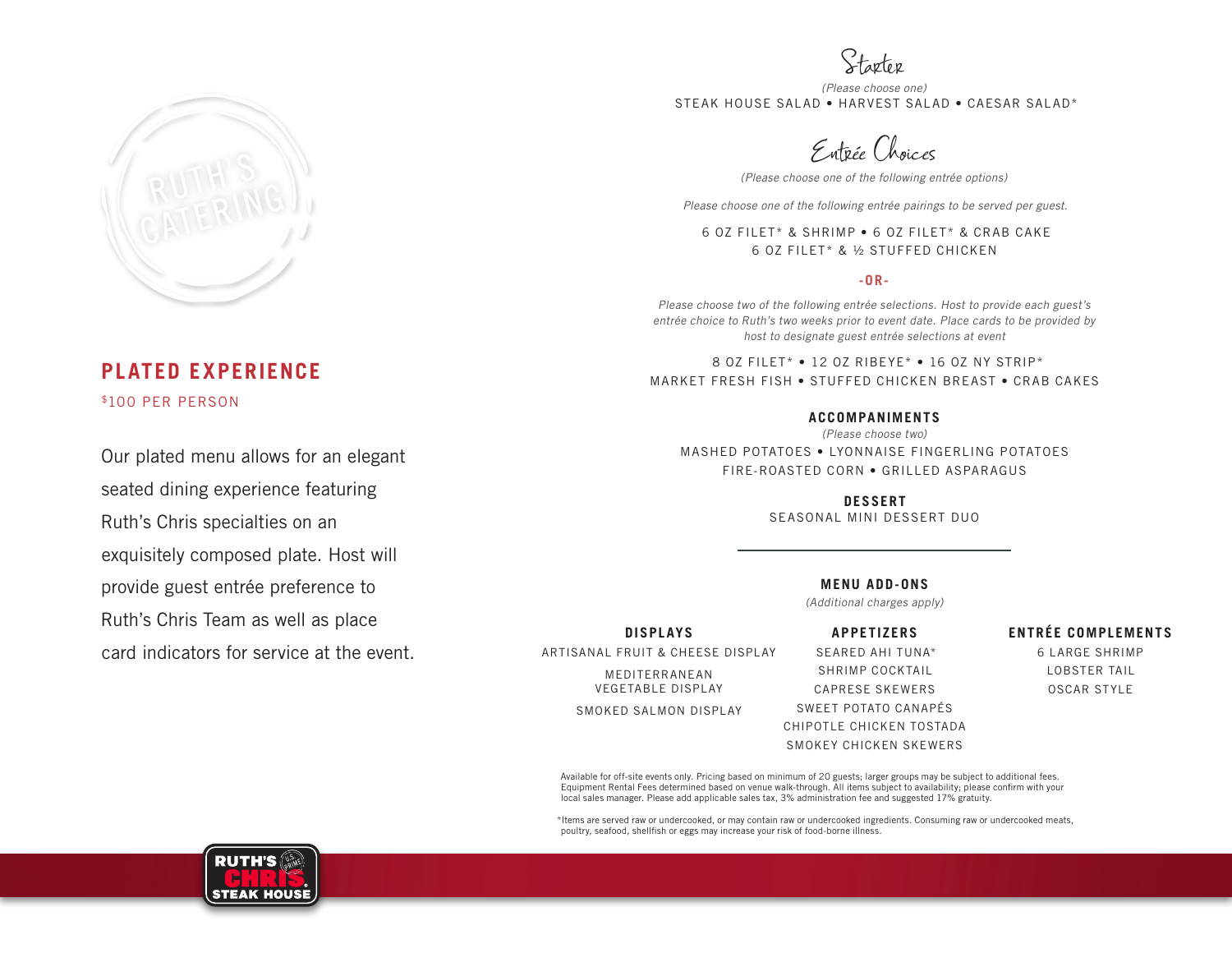

# **COCKTAIL RECEPTION**

Our cocktail reception menu allows you to build your own event by first selecting an hors d'oeuvres option and then adding craveable displays and chef action stations.

Passed Hors d'Oeuvres

*(Please choose one of the following options)*

Option A

**\$35 PER PERSON** *- Select 3 Passed Hors d'Oeuvres -*

SEARED AHI TUNA\* SMOKEY CHICKEN SKEWER TOMATO BRUSCHETTA SWEET POTATO CASSEROLE CHIPOTLE CHICKEN TOSTADA SPINACH & ARTICHOKE CANAPÉ BEEF EMPANADA BEEF TENDERLOIN SKEWER\*

OptionB

**\$47 PER PERSON**

*- Select 5 Passed Hors d'Oeuvres -*

PRIME BEEF SLIDERS\* ROSEMARY SHRIMP CHICKEN & CHEESE POPOVER TOMATO & MOZZARELLA CAPRESE SKEWERS BEEF WELLINGTON\* JUMBO SHRIMP COCKTAIL MINI CRAB CAKES SEARED AHI TUNA\* TOMATO BRUSCHETTA BEEF TENDERLOIN SKEWER\*

Additional Selections

*(Please choose a minimum of one)*

#### **CRAVEABLE DISPLAYS**

ARTISANAL FRUIT & CHEESE DISPLAY Full (serves 25–30) \$100

MEDITERRANEAN ROASTED VEGETABLES & DIPS Full (serves 25–30) \$85

> SCOTTISH SMOKED SALMON Full (serves 25–30) \$140

CAJUN-SEARED AHI TUNA\* Full (serves up to 20) \$115

**CHEF ACTION STATIONS** *Pricing Includes 3-Hour Chef-Attended Station*

TENDERLOIN CARVING STATION\* served with Rolls, Horseradish (Serves up to 20) \$285

ROASTED TURKEY STATION served with Orange Marmalade (Serves up to 20) \$125

> BBQ SHRIMP STATION (Serves up to 20) \$135

Mini Dessert Station

*(Please choose two)*

CHOCOLATE SIN CAKE • FRESH BERRIES WITH SWEET CREAM CHEESECAKE WITH FRESH BERRIES • SWEET POTATO CASSEROLE SHOOTERS (Serves up to 20) \$95

Available for off-site events only. Pricing based on minimum of 20 guests; larger groups may be subject to additional fees. Equipment rental fees determined based on venue walk-through. All items subject to availability; please confirm with your local sales manager. Please add applicable sales tax, 3% administration fee and suggested 17% gratuity.

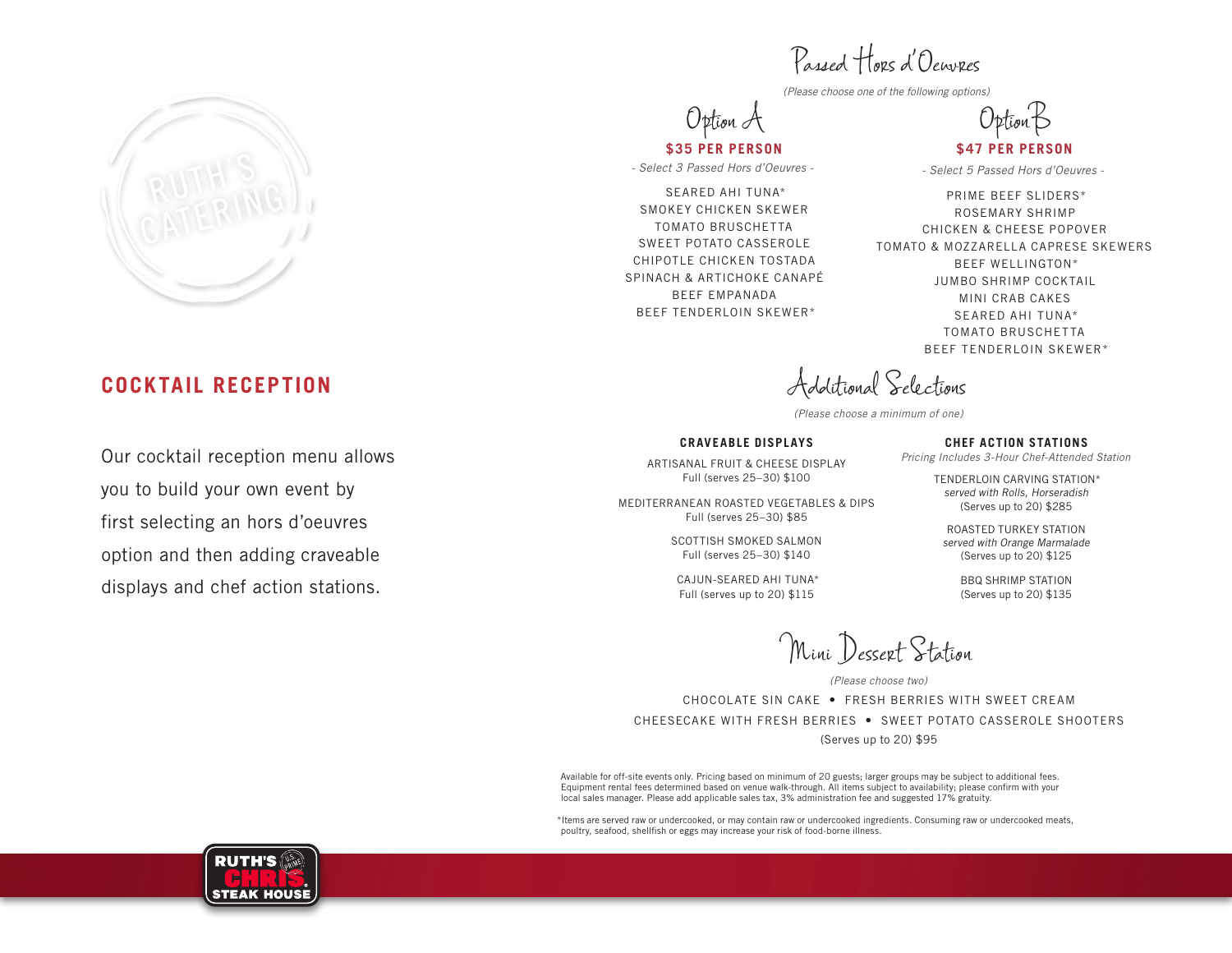

# **RECEPTION SELECTIONS**

Craveable Displays

# ARTISANAL CHEESE & FRUIT

 marinated fresh mozzarella, smoked aged gouda, marbled gorgonzola, sharp cheddar, complemented by honey, fresh and dried fruits, cajun spiced pecans & toast points FULL (*serves 25-30*) 100 HALF (*serves 10-15*) 60

#### SCOTTISH SMOKED SALMON

 smoked salmon served with lemon crème fraiche, freshly diced tomatoes, sliced red onion & herbed flatbread crisp FULL (*serves 25-30*) 140 HALF (*serves 10-15*) 70

#### MEDITERRANEAN ROASTED VEGETABLES & DIPS

 medley of farm-fresh roasted vegetables & antipasto skewers, served with a trio of house made dips – red pepper hummus, chunky bleu cheese & creamy ranch FULL (*serves 25-30*) 85 HALF (*serves 10-15*) 45

#### CAJUN SEARED AHI-TUNA\*

 sushi-grade tuna accompanied by spicy mustard sauce & our oriental salad & pickled ginger FULL (*serves 30-40*) 115

Chef's Carving Stations

*(Additional fee may apply for off-site events)*

ROASTED TURKEY hand carved, served with a citrus marmalade sauce (serves 15-20) 80

Signature Mini Desserts *(Priced by the piece)*

| WHULE RUASTED TENDERLUIN OF BEEFT |
|-----------------------------------|
| served with horseradish cream &   |
| fresh baked rolls                 |
| (serves 15-30) 240                |
|                                   |

WHOLE ROASTED TENDERLOIN OF BEEF\*

| APPLE CRUMB TART            | 4.50 | BANANA CREAM PIE        | 4.50 |
|-----------------------------|------|-------------------------|------|
|                             |      |                         |      |
| CHEFSFCAKE WITH BERRIES     | 4.50 | FRESH SEASONAL BERRIES  | 5.50 |
|                             |      |                         |      |
| CHOCOLATE MOUSSE CHEESECAKE | 4.50 | Served with sweet cream |      |
|                             |      |                         |      |
| CHOCOLATE SIN CAKE          | 5.50 | KEY LIME PIE            | 4.50 |

All menu items subject to availability; please confirm with your local sales manager. Additional fee may apply for carving stations at off-site events. Equipment Rental Fees determined based on venue walk-through.

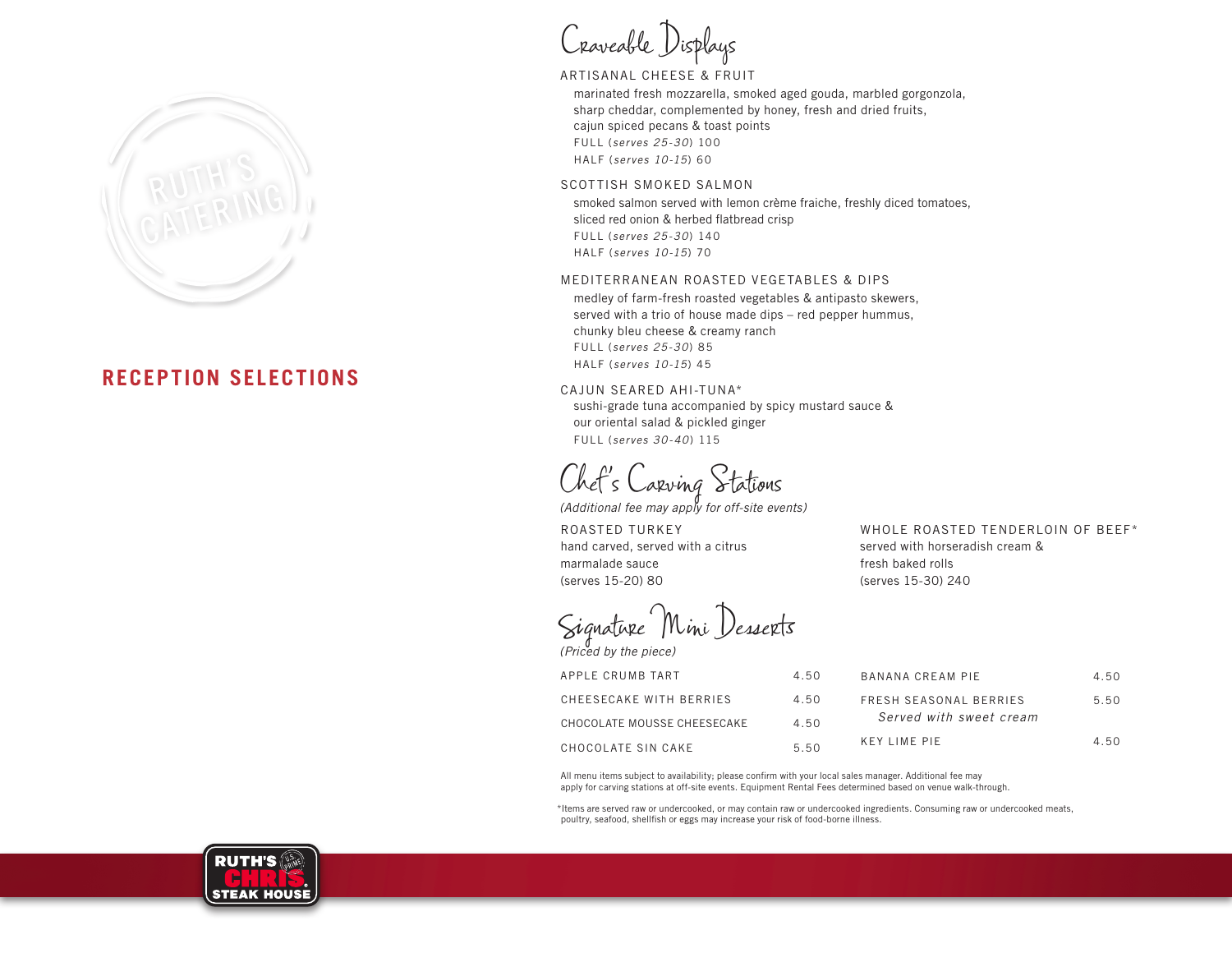

# **RECEPTION SELECTIONS**

Begin the evening by selecting one of our hand-passed hors d'oeuvres packages. These are best suited for ten or more guests to enjoy thirty to forty-five minutes prior to your meal.

Hand-Passed Hors d'Oeuvres Packages

PACKAGE 1 (\$10/person) *(Your choice of two selections)* SEARED AHI TUNA\* SMOKEY CHICKEN SKEWER

TOMATO BRUSCHETTA SWEET POTATO CASSEROLE

PACKAGE 2 (\$15/person)

*(Your choice of two selections)*

PRIME BEEF EMPANADA AHI TUNA POKE\*

CHIPOTLE CHICKEN TOSTADA SPINACH & ARTICHOKE CANAPÉ

PACKAGE 3 (\$20/person) *(Your choice of three selections)* BEEF TENDERLOIN SKEWER\* PRIME BEEF SLIDERS\*

CHICKEN & CHEESE POPOVER TOMATO & MOZZARELLA CAPRESE SKEWERS

PACKAGE 4 (\$25/person)

*(Your choice of three selections)*

BEEF WELLINGTON\* STEAK SANDWICH\* LAMB LOLLIPOPS\*

ROSEMARY SHRIMP

JUMBO SHRIMP COCKTAIL MINI CRAB CAKES BACON WRAPPED SCALLOPS

All menu items subject to availability; please confirm with your local sales manager. Additional fee may apply for carving stations at off-site events. Equipment Rental Fees determined based on venue walk-through.